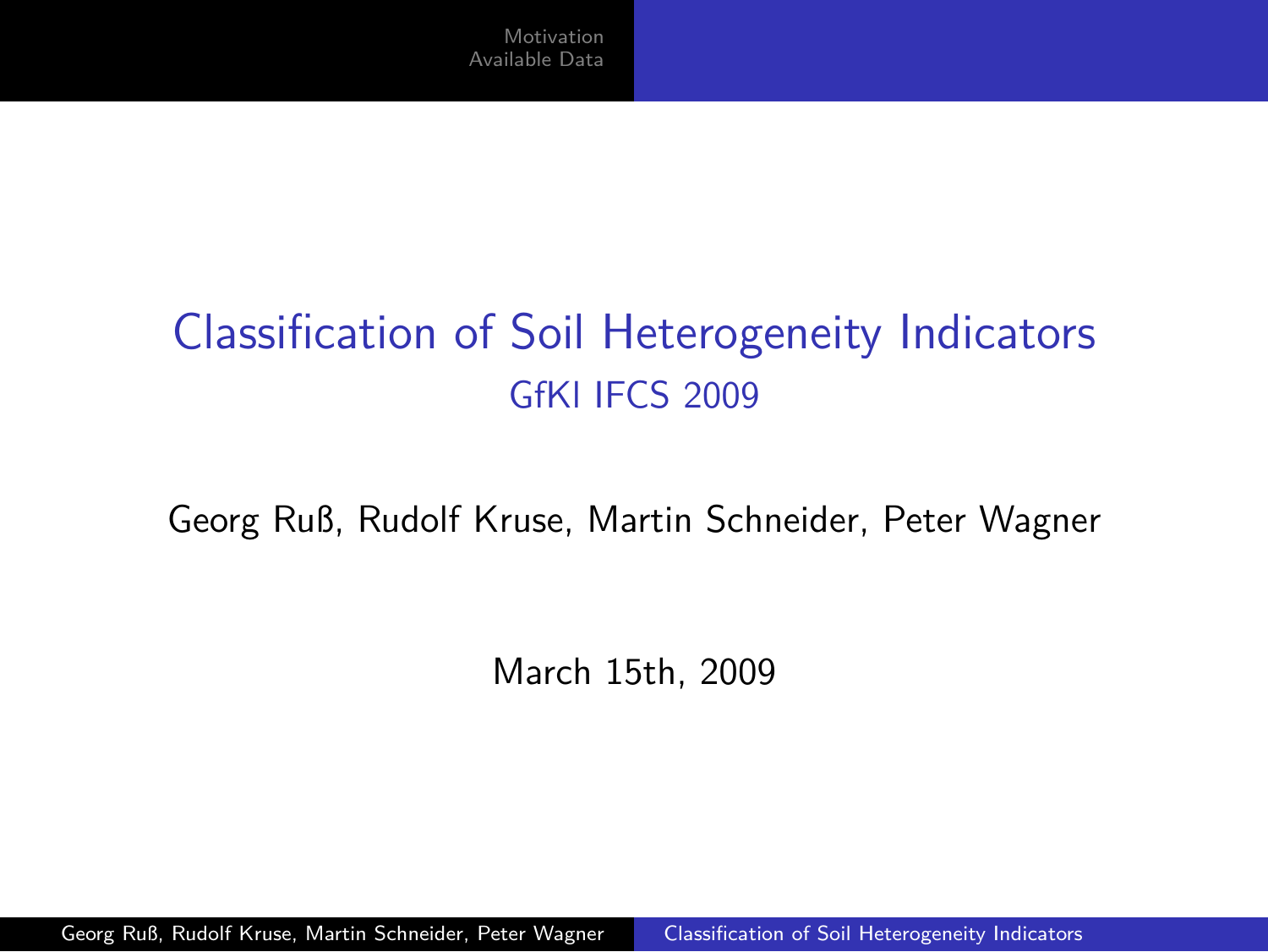## Precision Agriculture

basic idea



<span id="page-1-0"></span>Figure: Basic Idea of Precision Agriculture

Georg Ruß, Rudolf Kruse, Martin Schneider, Peter Wagner [Classification of Soil Heterogeneity Indicators](#page-0-0)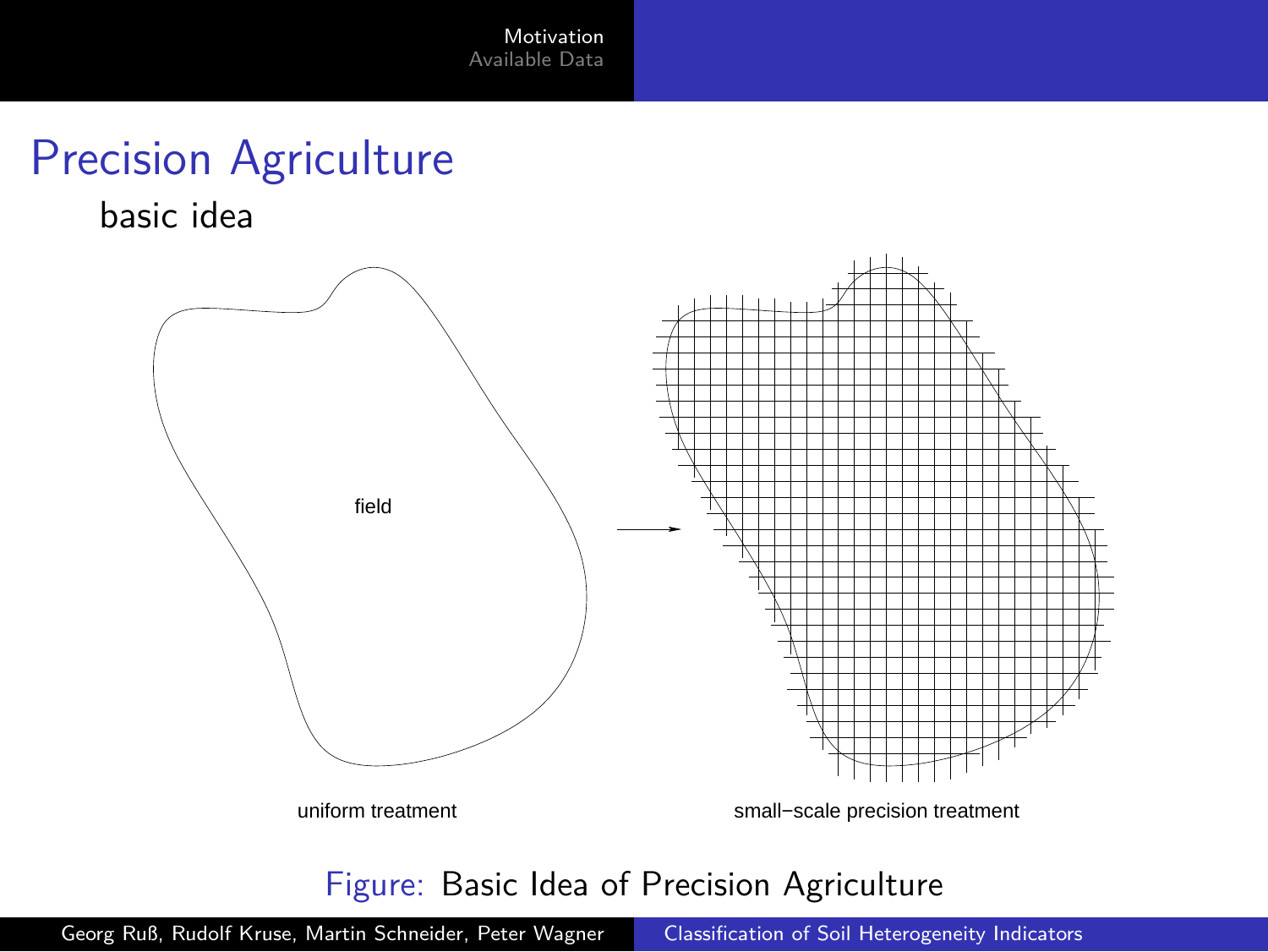#### Precision Agriculture

some more ideas

- $\blacktriangleright$  precision agriculture
	- $\blacktriangleright$  cheap data collection
	- ► GPS-based technology
	- $\blacktriangleright$  divide field into small-scale parts
	- $\triangleright$  treat small parts independently instead of uniformly
- $\blacktriangleright$  lots of data (sensors, imagery)
- $\blacktriangleright$  use data mining to
	- $\blacktriangleright$  improve efficiency
	- $\blacktriangleright$  improve yield
	- $\blacktriangleright$  identify useful sensors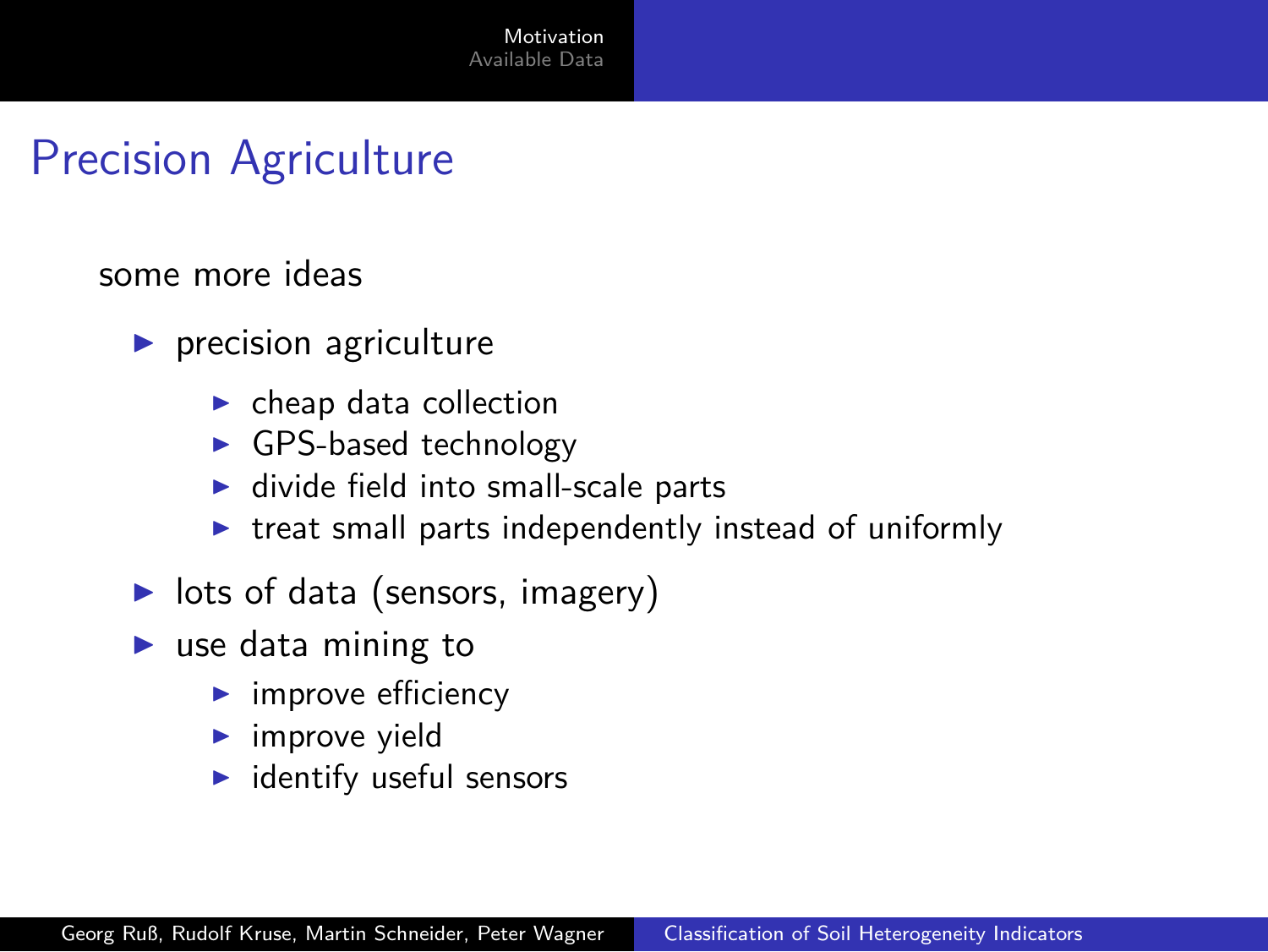[Data Details](#page-3-0) [Vegetation and Electric Conductivity](#page-4-0) [Data Overview](#page-5-0) [Points of interest](#page-7-0)

#### N Fertilizer and Yield

- $\blacktriangleright$  Nitrogen fertilizer
	- $\blacktriangleright$  easy to measure when manuring
	- $\triangleright$  three points into the growing season where nitrogen fertilizer is applied
	- $\blacktriangleright$  three attributes: N1, N2, N3
- <span id="page-3-0"></span>▶ Yield 2005/2006
	- $\blacktriangleright$  measure yield when harvesting
	- ▶ data from 2005 (previous year) and 2006 (current year)
	- ▶ two attributes: Yield05, Yield06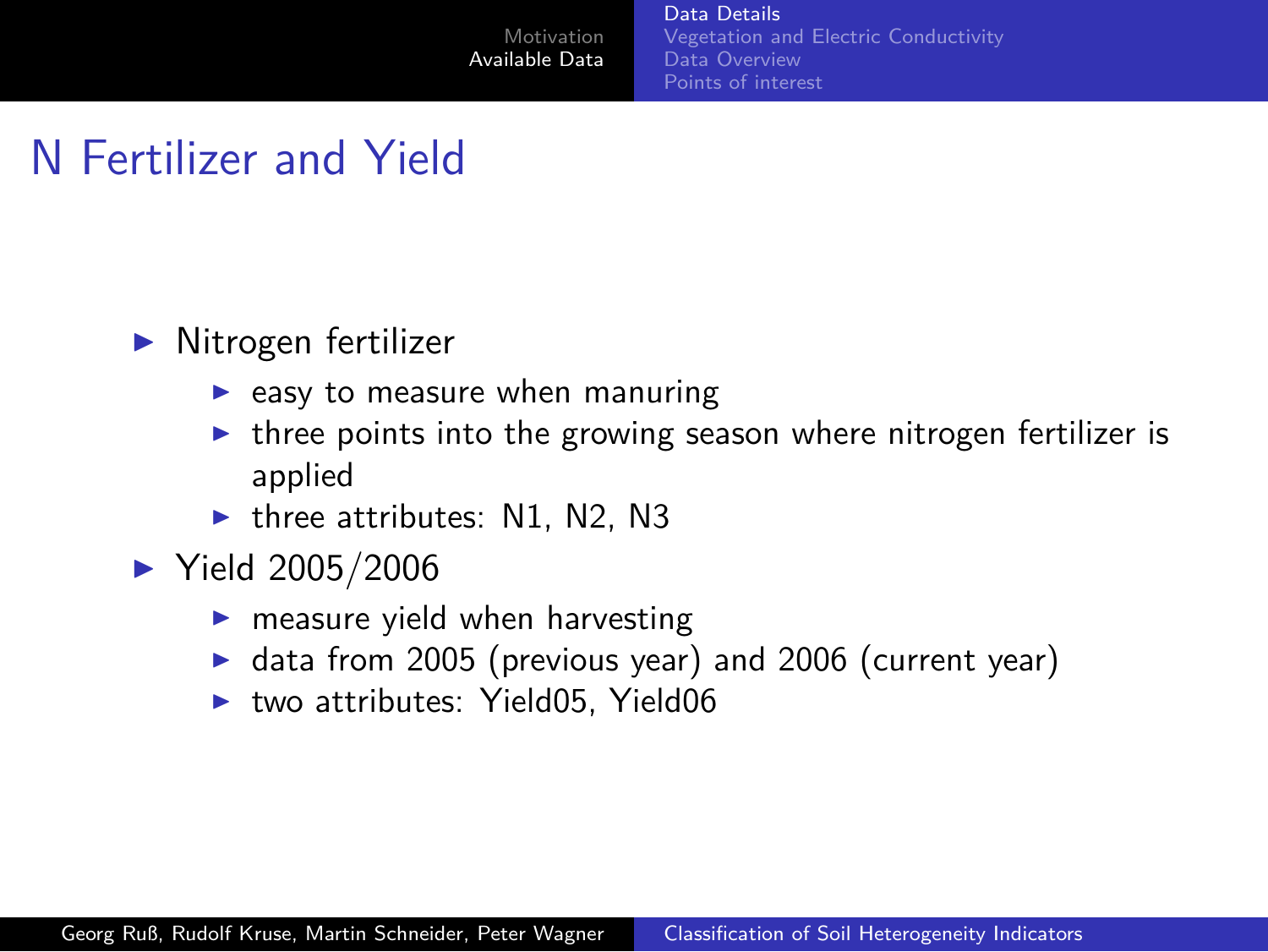[Data Details](#page-3-0) [Vegetation and Electric Conductivity](#page-4-0) [Data Overview](#page-5-0) [Points of interest](#page-7-0)

## Vegetation Measuring and Electric Conductivity

#### ▶ Red Edge Inflection Point

- ▶ second derivative value along the spectrum's red edge region
- ▶ aerial photography or tractor-mounted sensor
- $\blacktriangleright$  larger value means more vegetation
- measured before N<sub>2</sub> and N<sub>3</sub>
- <span id="page-4-0"></span>► two attributes: REIP32, REIP49
- ► Electromagnetic Conductivity
	- measure apparent conductivity of soil down to 1.5m
	- $\blacktriangleright$  uses commercial sensors
	- $\triangleright$  one attribute: FM38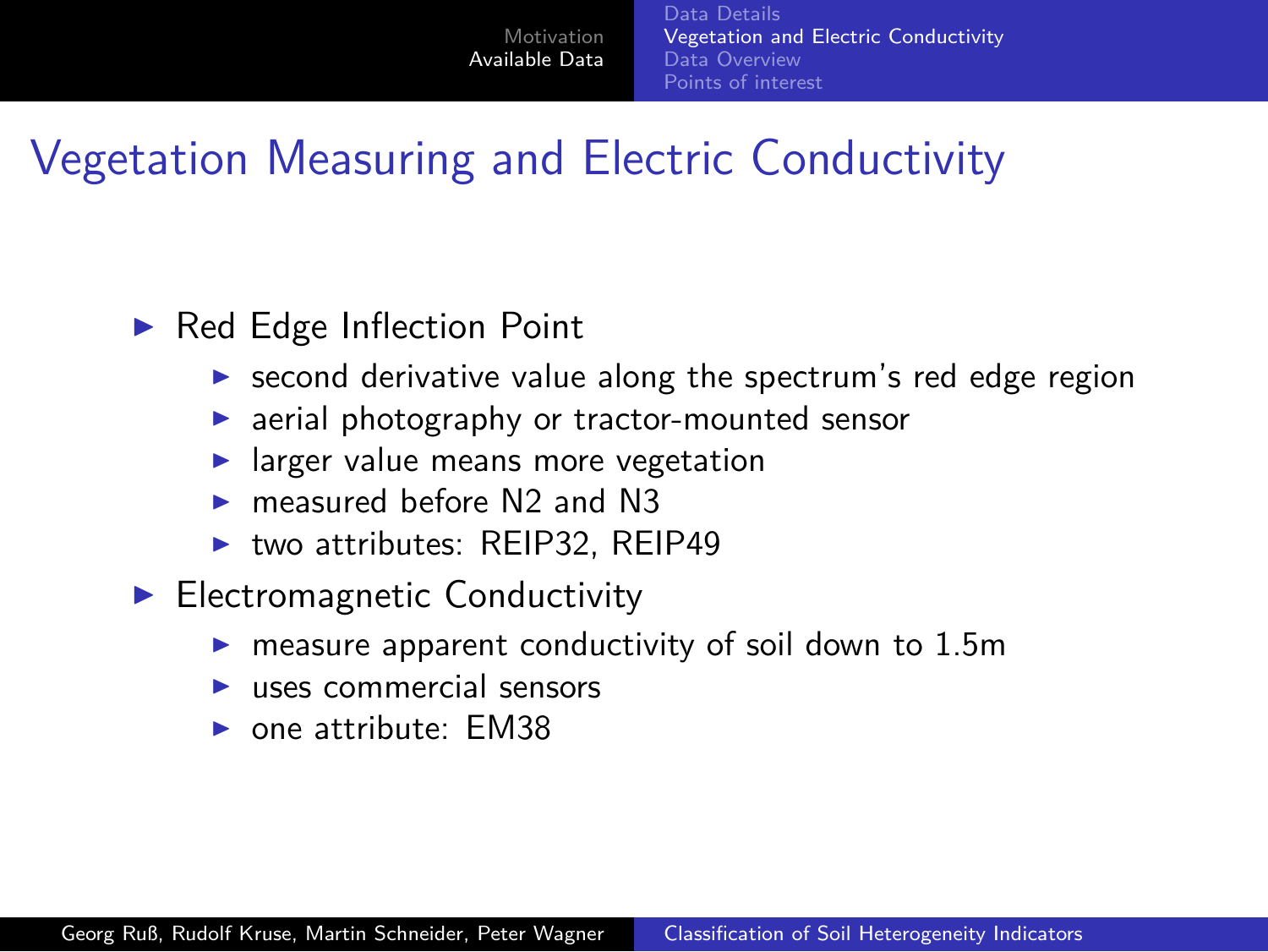[Data Details](#page-3-0) [Vegetation and Electric Conductivity](#page-4-0) [Data Overview](#page-5-0) [Points of interest](#page-7-0)

#### Data overview, F131 data set

chronological order

| F <sub>131</sub>    | min   | max   | mean  | std   | Description                                |
|---------------------|-------|-------|-------|-------|--------------------------------------------|
| YIELD <sub>05</sub> | 1.69  | 10.68 | 5.69  | 0.93  | vield in 2005                              |
| EM38                | 51.58 | 84.08 | 62.21 | 8.60  | electrical conductivity of soil            |
| N <sub>1</sub>      | 47.70 | 70    | 64.32 | 6.02  | nitrogen fertilizer applied at first date  |
| REIP32              | 719.6 | 724.4 | 722.6 | 0.69  | red edge inflection point vegetation index |
| N <sub>2</sub>      | 14.80 | 100   | 51.71 | 15.67 | nitrogen fertilizer applied at second date |
| REIP49              | 722.3 | 727.9 | 725.8 | 0.95  | red edge inflection point vegetation index |
| N <sub>3</sub>      | 0     | 70    | 39.65 | 13.73 | nitrogen fertilizer applied at third date  |
| YIELD06             | 1.54  | 8.83  | 5.21  | 0.88  | vield in 2006                              |

#### <span id="page-5-0"></span>Table: Data overview, F131

 $\triangleright$  three additional data sets were used, with more available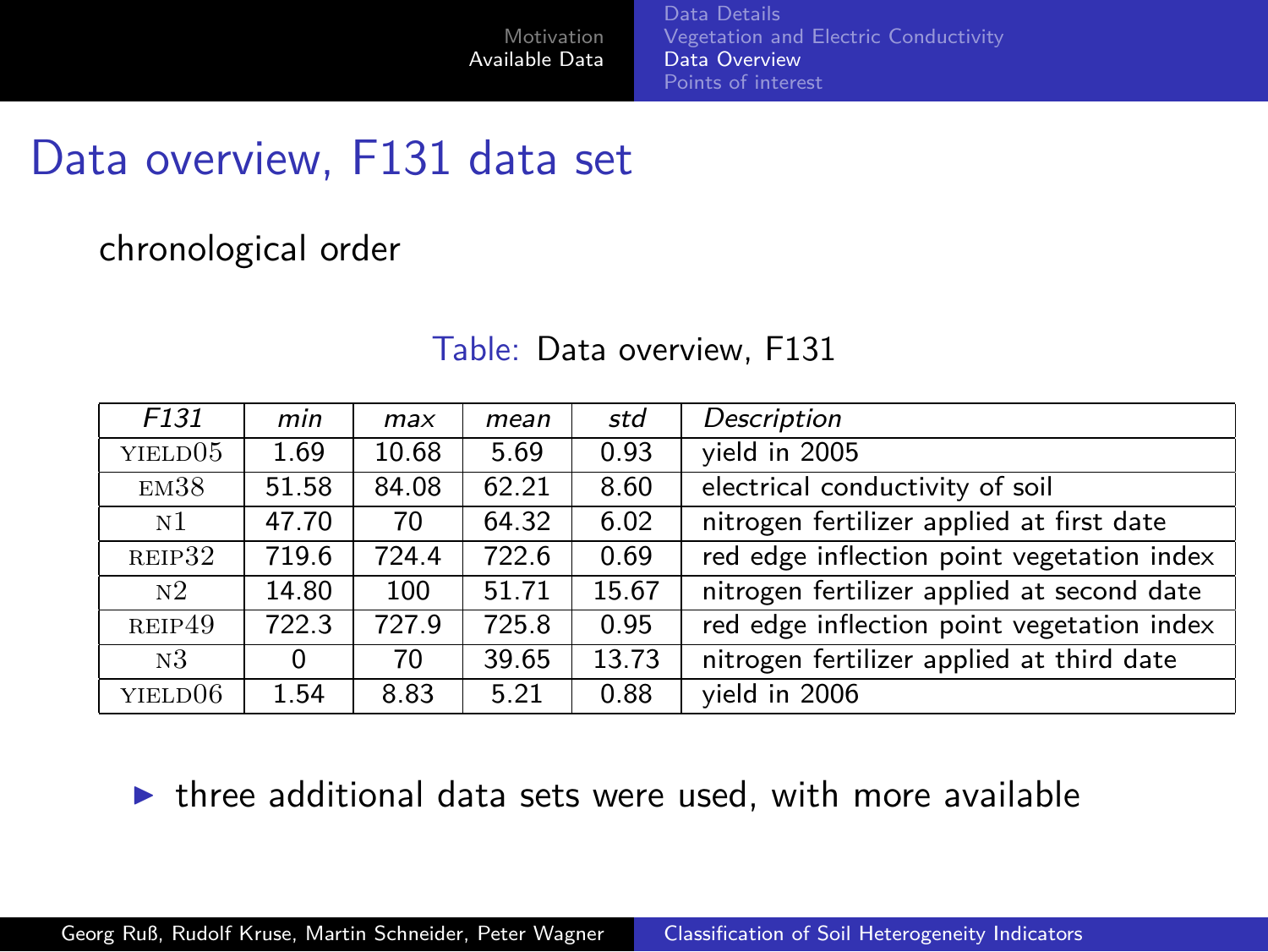#### Data set sizes

- $\blacktriangleright$  F04: 5241 records
- $\blacktriangleright$  F330: 4578 records
- $\blacktriangleright$  F131: 2278 records
- ▶ F131net: 1144 records (subset of F131)

[Motivation](#page-1-0) [Available Data](#page-3-0)

 $\triangleright$  thereof none with missing values and none with outliers (after preprocessing)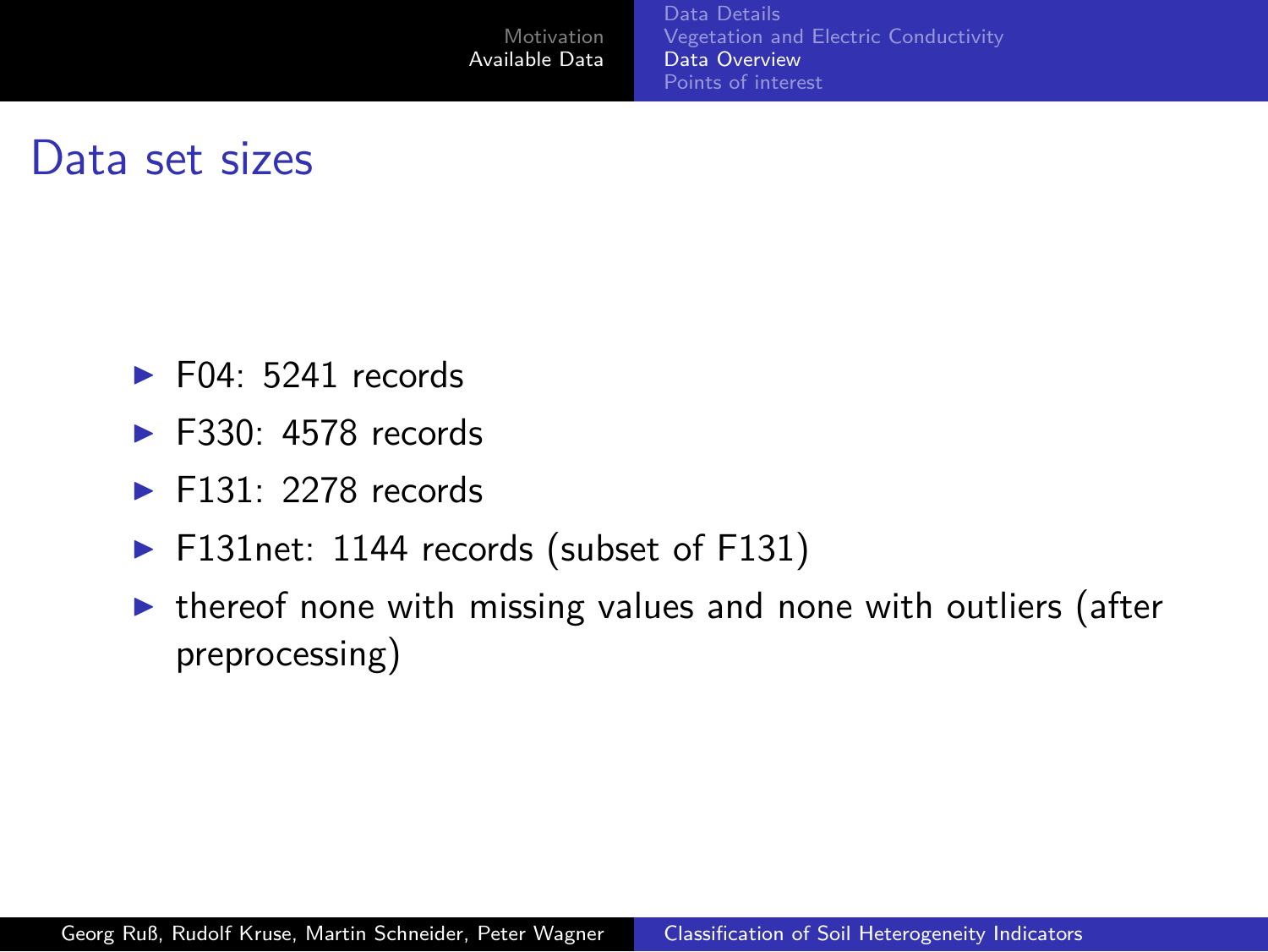## Research Questions

- ▶ How well can the current year's yield be predicted?
- <span id="page-7-0"></span> $\blacktriangleright$  How useful are the additional sensor data that were introduced?
	- ► EM38, REIP32, REIP49 et al.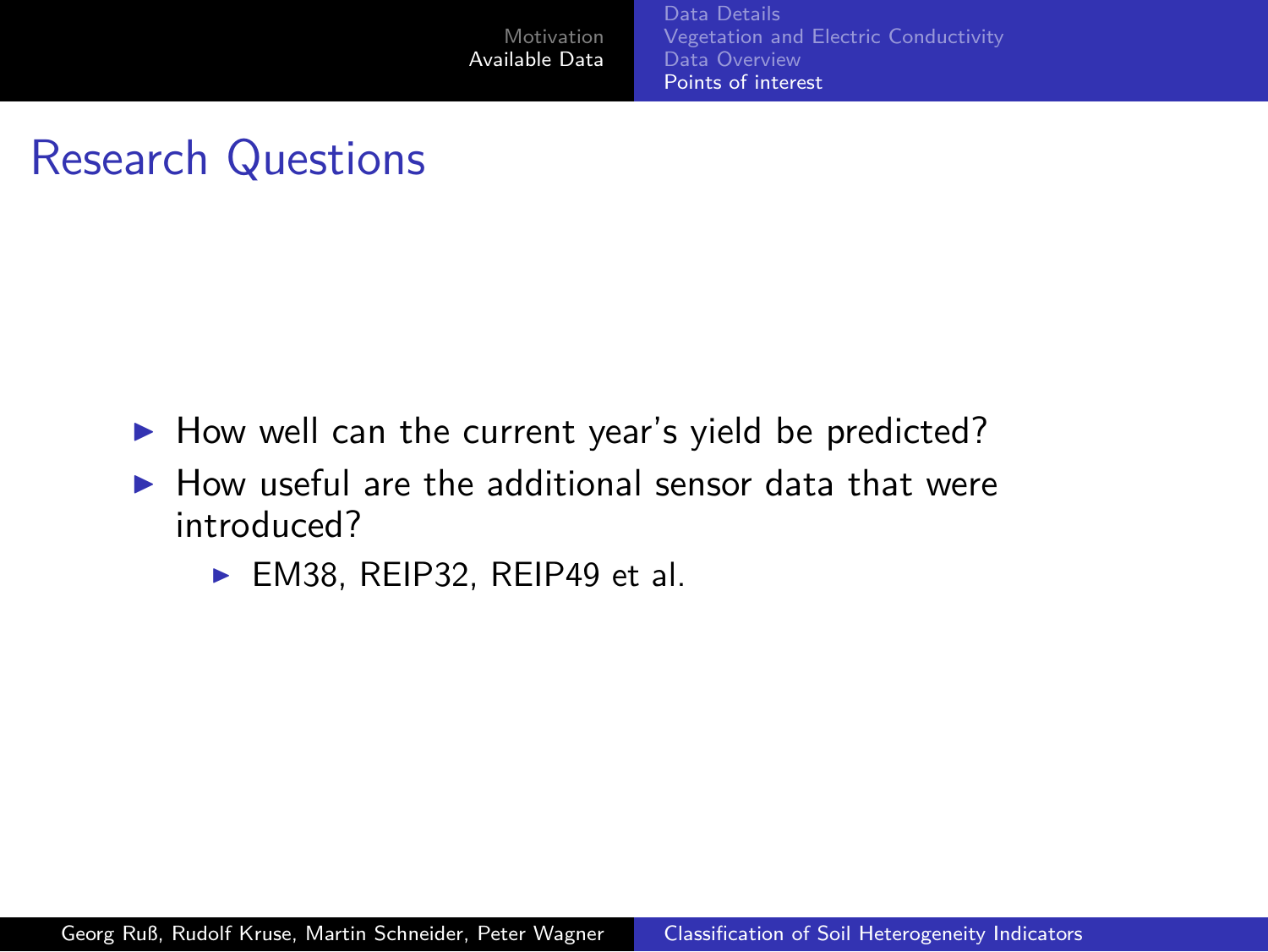[Data Details](#page-3-0) [Vegetation and Electric Conductivity](#page-4-0) [Data Overview](#page-5-0) [Points of interest](#page-7-0)

#### Yield Prediction from Available Data

Regression Task

- ► Models used:
	- ▶ Artificial Neural Network Multi-Layer Perceptron
	- $\triangleright$  Artificial Neural Network Radial Basis Function
	- ◮ Regression Tree
	- ► Support Vector Regression
- ▶ Error Measures (for Cross-Validation)
	- ▶ mean absolute error (MAE)
	- $\triangleright$  root mean squared error (RMSE)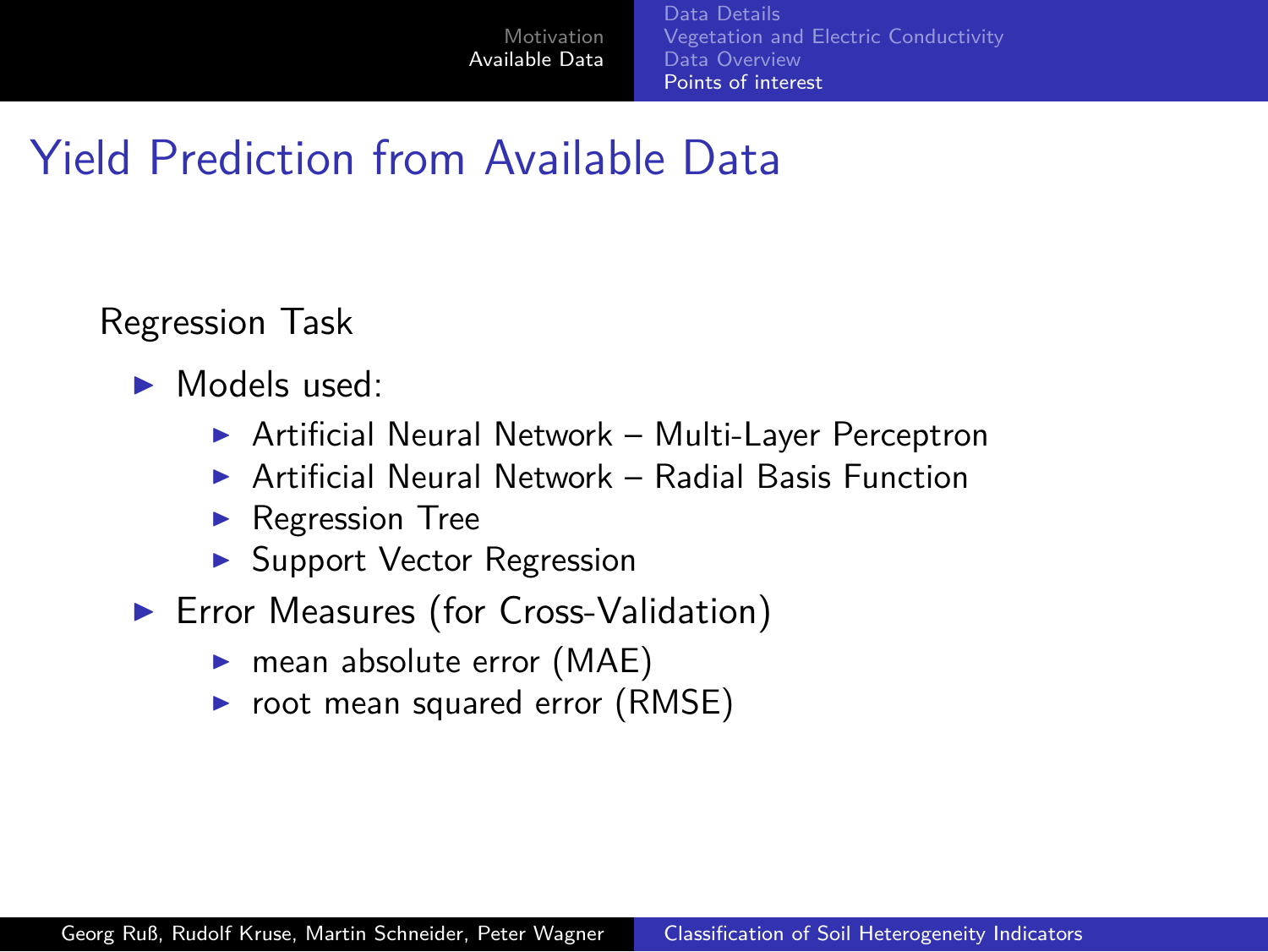[Data Details](#page-3-0) [Vegetation and Electric Conductivity](#page-4-0) [Data Overview](#page-5-0) [Points of interest](#page-7-0)

#### Results for Regression Models

| Error Measure<br>Model | F04    | F131   | F131net | F330   |
|------------------------|--------|--------|---------|--------|
| MAE MLP:               | 0.3706 | 0.2468 | 0.2300  | 0.3576 |
| <b>RMSE MLP:</b>       | 0.4784 | 0.3278 | 0.3073  | 0.5020 |
| MAE RBF:               | 0.3838 | 0.2466 | 0.2404  | 0.3356 |
| <b>RMSE RBF:</b>       | 0.5031 | 0.3318 | 0.3205  | 0.4657 |
| <b>MAE REGTREE:</b>    | 0.4380 | 0.2823 | 0.2530  | 0.4151 |
| <b>RMSE REGTREE:</b>   | 0.5724 | 0.3886 | 0.3530  | 0.6014 |
| MAE SVR:               | 0.3446 | 0.2237 | 0.2082  | 0.3260 |
| RMSE SVR:              | 0.4508 | 0.3009 | 0.2743  | 0.4746 |

Table: Results of running different models on different data sets. The best predictive model for each data set is marked in **bold** font.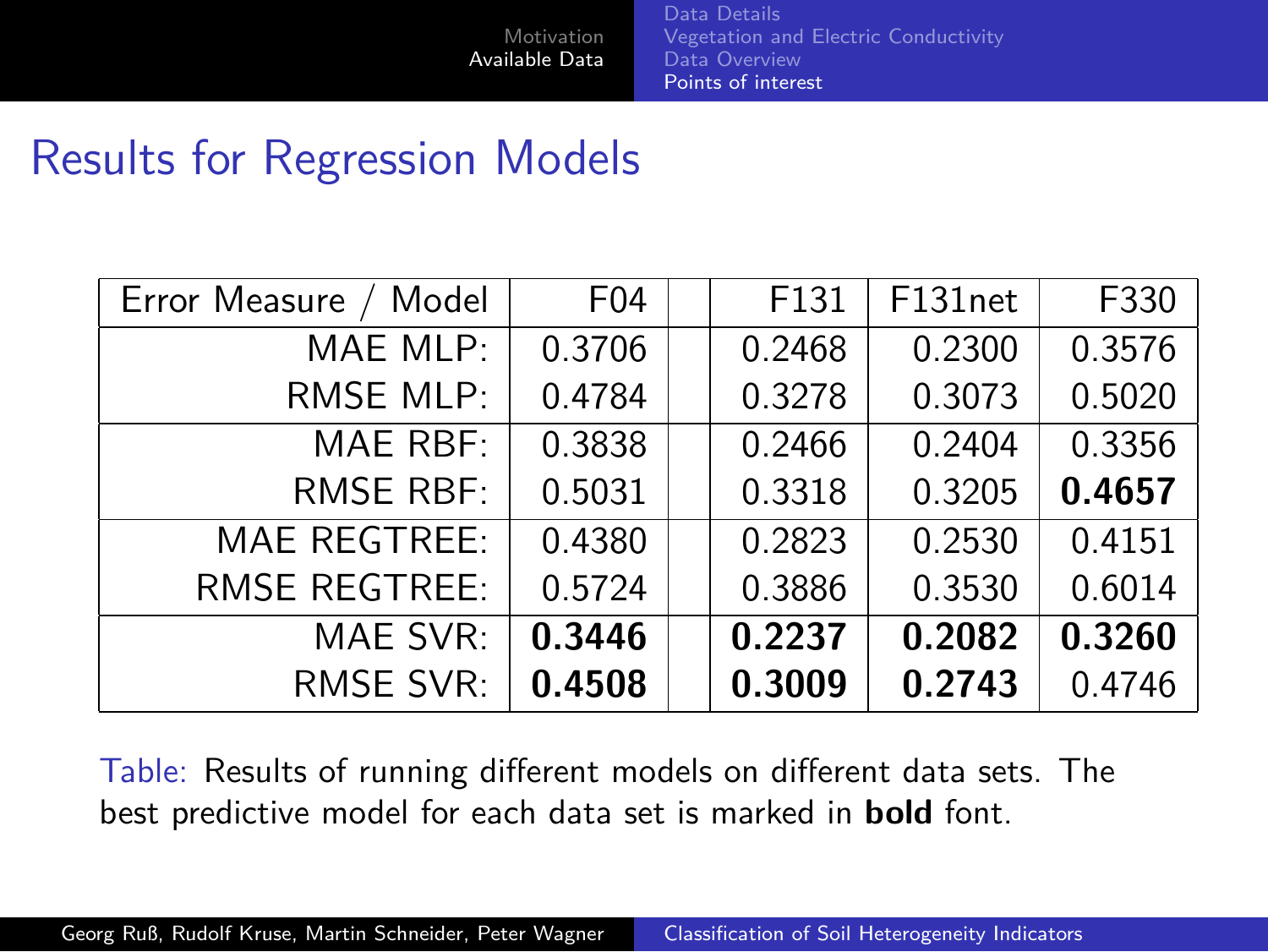[Data Details](#page-3-0) [Vegetation and Electric Conductivity](#page-4-0) [Data Overview](#page-5-0) [Points of interest](#page-7-0)

## Results for Regression Models

#### ► SVR

- $\triangleright$  performs best and takes the least time to compute
- $\blacktriangleright$  few parameters to tune
- $\triangleright$  but: black-box model, hard to explain why it works well
- $\blacktriangleright$  RegTree
	- $\triangleright$  worse performance than SVR
	- $\triangleright$  but: explainable results when considering the tree splits
- $\blacktriangleright$  MLP, RBF
	- $\triangleright$  worse performance than SVR
	- $\triangleright$  longest computation time of models
	- $\blacktriangleright$  hard to explain, black-box models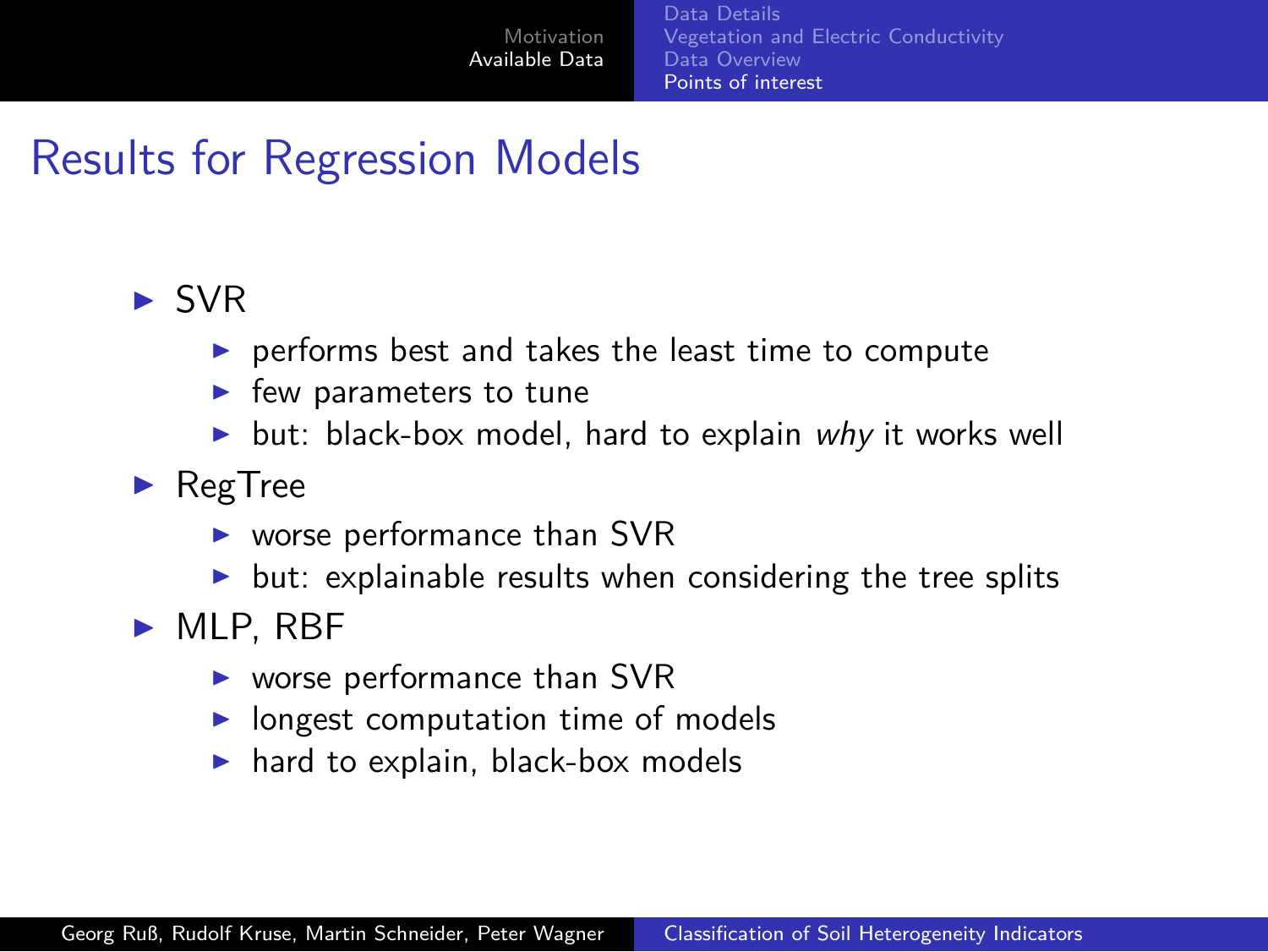[Data Details](#page-3-0) [Vegetation and Electric Conductivity](#page-4-0) [Data Overview](#page-5-0) [Points of interest](#page-7-0)

#### Evaluation of Sensor Data

- ▶ Question:
	- $\blacktriangleright$  How much does a particular sensor contribute to the quality of the yield prediction?
- ▶ Ideas:
	- $\triangleright$  use the correlation factor between the sensor and the yield
	- ▶ create a standard prediction model and evaluate how much this is improved by adding sensor data
	- $\blacktriangleright$  further ideas? (work in progress)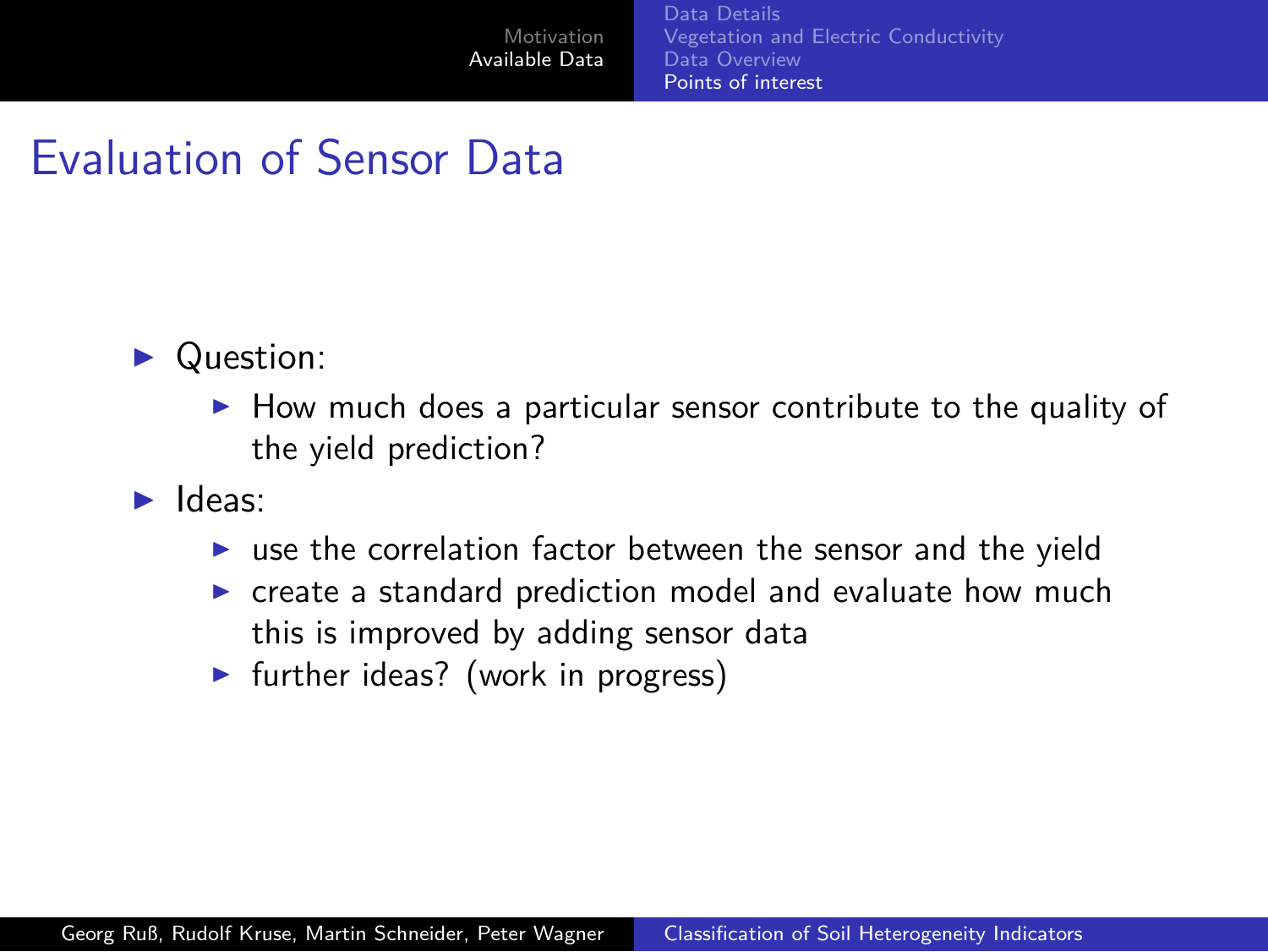# **Summary**

- ▶ Yield can be predicted well using standard data and additional sensor data
- ▶ One model can be particularly recommended: support vector regression
- ▶ Ideas for sensor evaluation have been presented
- $\triangleright$  overall: successful application of data analysis in agriculture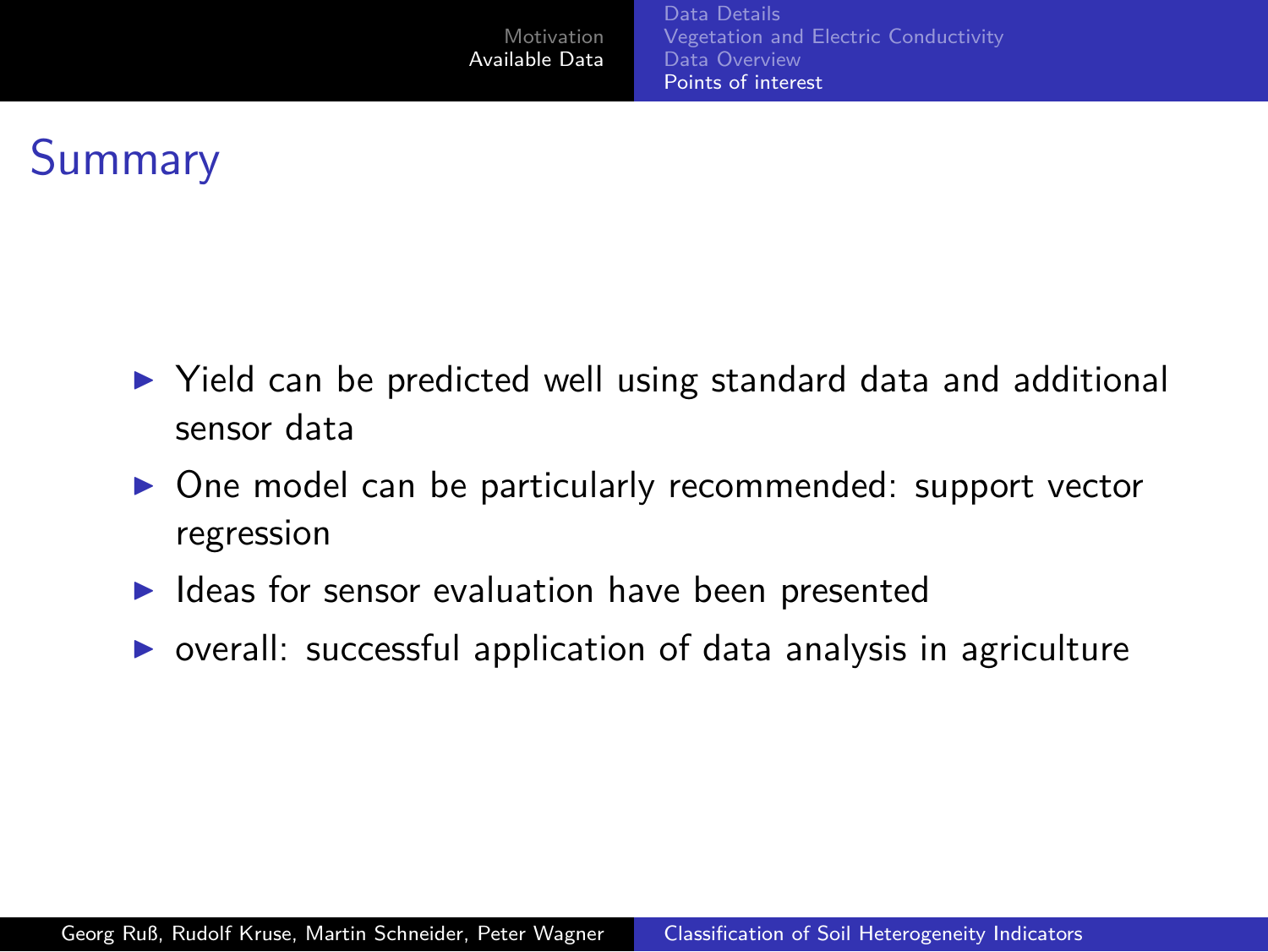[Data Details](#page-3-0) [Vegetation and Electric Conductivity](#page-4-0) [Data Overview](#page-5-0) [Points of interest](#page-7-0)

# Bibliography